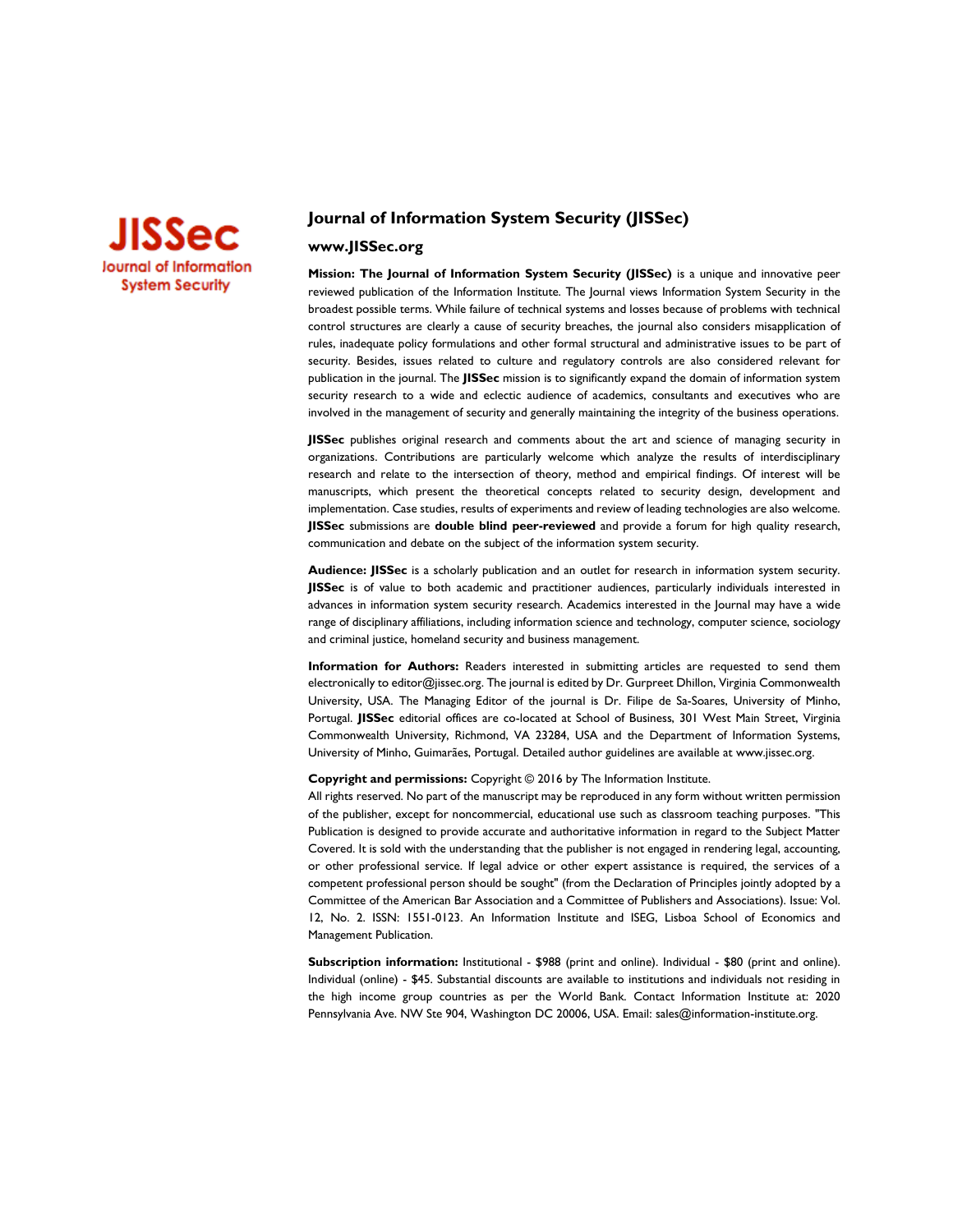### **Editor-in-Chief**

Gurpreet Dhillon Virginia Commonwealth University, USA

#### **Co-Editors**

James Backhouse London School of Economics, UK

Fredrik Karlsson, Karin Hedström, Örebro University, Sweden

Dan Harnesk Luleå University of Technology, Sweden

## **Managing Editor**

Filipe de Sa-Soares University of Minho, Portugal

## **Publishing Manager**

Mark Crathorne ISEG, Lisbon School of Economics and Management, ULisboa, Portugal

## **Associate Editors**

Jeimy J. Cano, Universidad de los Andes, Colombia Jean-Noel Ezingeard, Kingston University, UK Steve Furnell, University of Plymouth, UK Qing Hu, Florida Atlantic University, USA Günther Pernul, University of Regensburg, Germany Jeff Stanton, Syracuse University, USA Mikko Siponen, University of Oulu, Finland Raj Sharman, SUNY Buffalo, USA Rossouw von Solms, PE Technikon, South Africa Dan Shoemaker, University of Detroit, Mercy, USA Ramesh Subramanian, Quinnipiac University, USA Kerry-Lynn Thomson, Nelson Mandela Metropolitan University, South Africa Merrill Warkentin, Mississippi State University, USA Mark Weiser, Oklahoma State University, USA Greg B. White, University of Texas, San Antonio, USA

# **Book Review Editor**

Heinz Roland Weistroffer Virginia Commonwealth University, USA

#### **Editorial Advisors**

Richard Baskerville Georgia State University, USA

Allen Lee Virginia Commonwealth University, USA